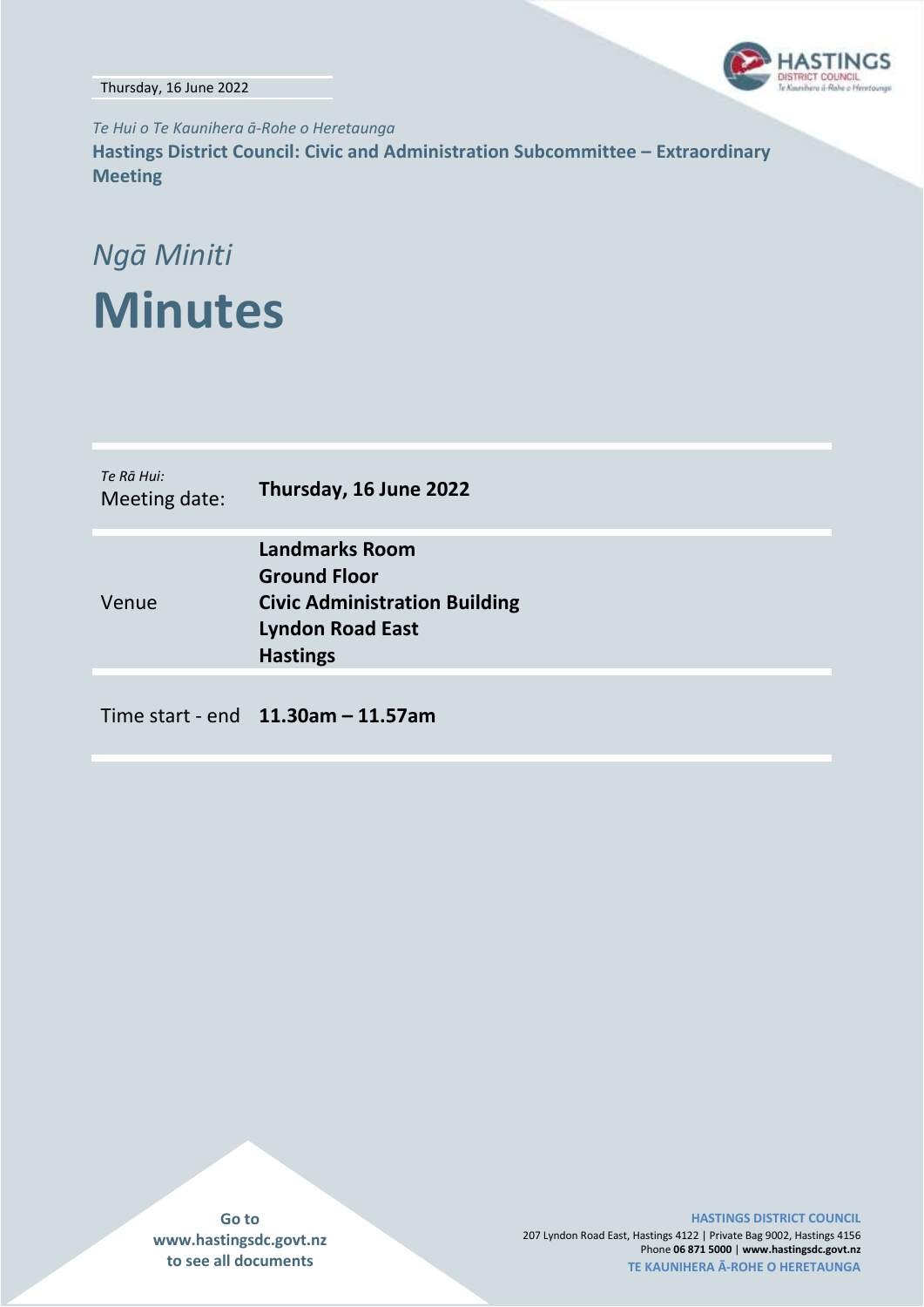

*Te Hui o Te Kaunihera ā-Rohe o Heretaunga* **Hastings District Council: Civic and Administration Subcommittee Meeting**

# *Ngā Miniti* **Minutes**

### *Te Rārangi Upoko* **Table of Contents**

| <b>Item</b> |                                                     | Page No. |
|-------------|-----------------------------------------------------|----------|
| 1.          | Apologies - Ngā Whakapāhatanga                      |          |
| 2.          | Conflicts of Interest - He Ngākau Kōnatunatu        | 1        |
| 3.          | Confirmation of Minutes - Te Whakamana i Ngā Miniti | 1        |
| 4.          | Minor Items - Ngā Take Iti                          | 2        |
| 5.          | Urgent Items - Ngā Take Whakahihirl                 |          |
| 6           | Recommendation to Exclude the Public from Item 7    |          |
|             |                                                     |          |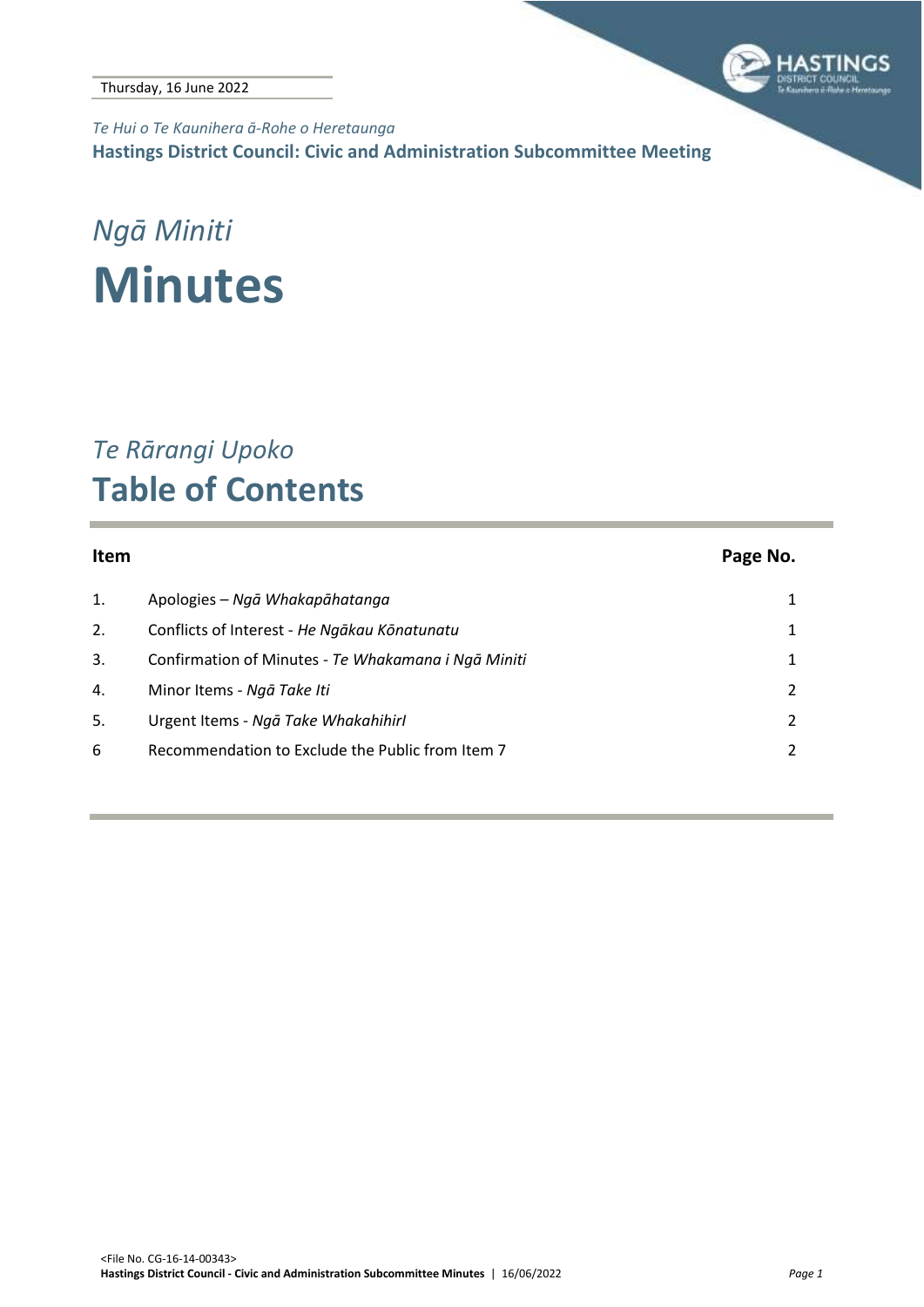

Thursday, 16 June 2022

*Te Hui o Te Kaunihera ā-Rohe o Heretaunga* **Hastings District Council: Civic and Administration Subcommittee – Extraordinary Meeting**

## *Ngā Miniti* **Minutes**

| Kua Tae ā-tinana:<br>Present: | <b>Chair:</b> Councillor Malcolm Dixon<br><b>Councillors:</b> Damon Harvey (present via Zoom for initial part of meeting), Simon<br>Nixon (Deputy Chair), Wendy Schollum (via Zoom), Geraldine Travers (via Zoom)<br>and Kevin Watkins |
|-------------------------------|----------------------------------------------------------------------------------------------------------------------------------------------------------------------------------------------------------------------------------------|
|                               | Group Manager Asset Management: Craig Thew – for Item 7                                                                                                                                                                                |
| Kei Konei:<br>Also present:   | General Counsel - Scott Smith<br>3 Waters Project Engineer - Jeff Landsberg<br>Capital Works & Development Manager - Ansonica Botha<br>Democracy & Governance Advisor - Christine Hilton                                               |

### <span id="page-2-0"></span>**1. APOLOGIES** *– NGĀ WHAKAPĀHATANGA*

Councillor Dixon/Councillor Nixon

That apologies for absence from Councillors Eileen Lawson and Henare O'Keefe; Youth Council appointees: Mackenzie Varcoe and Monte Timu; and Chief Executive, Nigel Bickle be accepted.

CARRIED

### <span id="page-2-1"></span>**2. CONFLICTS OF INTEREST -** *HE NGĀKAU KŌNATUNATU*

Councillor Damon Harvey declared a potential conflict of interest in regard to Public Excluded Item 7 and left the meeting, as this was the only item on the agenda.

#### <span id="page-2-2"></span>**3. CONFIRMATION OF MINUTES -** *TE WHAKAMANA I NGĀ MINITI*

There were no previous minutes ready to be confirmed at this meeting.